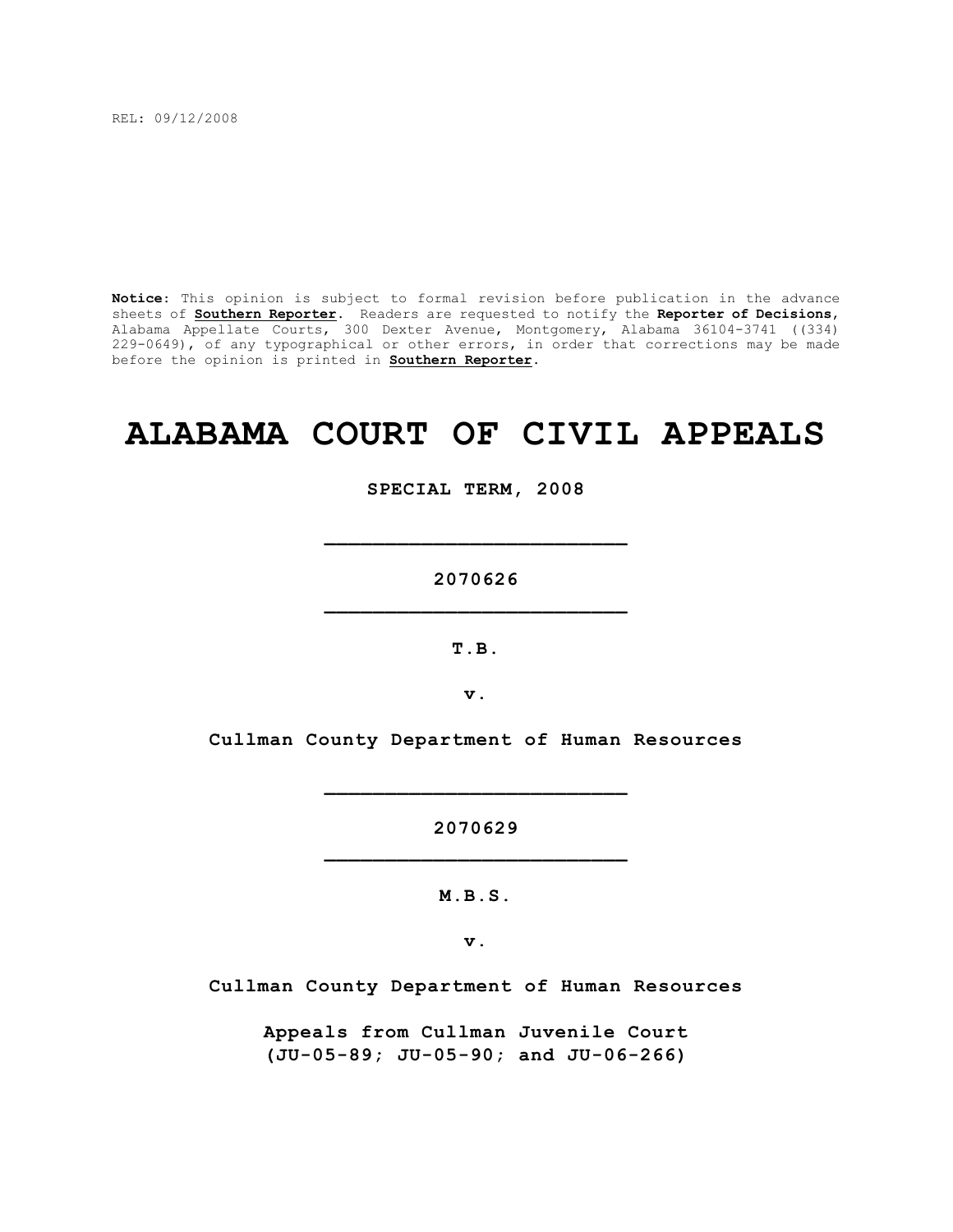MOORE, Judge.

In case no. 2070626, T.B. ("the mother") appeals from a judgment entered by the Cullman Juvenile Court on March 7, 2008, terminating her parental rights to her three children, S.C.B., A.D.B., and  $A.S.B.^1$  That appeal has been consolidated with case no. 2070629, in which M.B.S. ("the paternal grandmother") appeals from the same judgment, which denied her petition for custody of the children.

In its judgment, the juvenile court made the following findings:

"1. That the ... children are under the age of eighteen years and under the jurisdiction of this Court. [S.C.B. and A.D.B.] have been in the legal custody of [the Cullman County Department of Human Resources (hereinafter 'DHR')] for nearly three years and [A.S.B.] has been in the custody of [DHR] for over nearly twenty-one months. The Court finds that [A.D.B. and A.S.B.] have a history of Asthma and will need continued administration of medication for their condition by a suitable caretaker.

"2. That the children are in need of the care and protection of th State of Alabama Department of Human Resources and that it is in their best interest for the parental rights of the mother and the father to be terminated so that the children can be placed for adoption and that the Department is equipped to care for and has agreed to receive the

 $1$ The juvenile court also terminated the parental rights of the father. He did not appeal that judgment.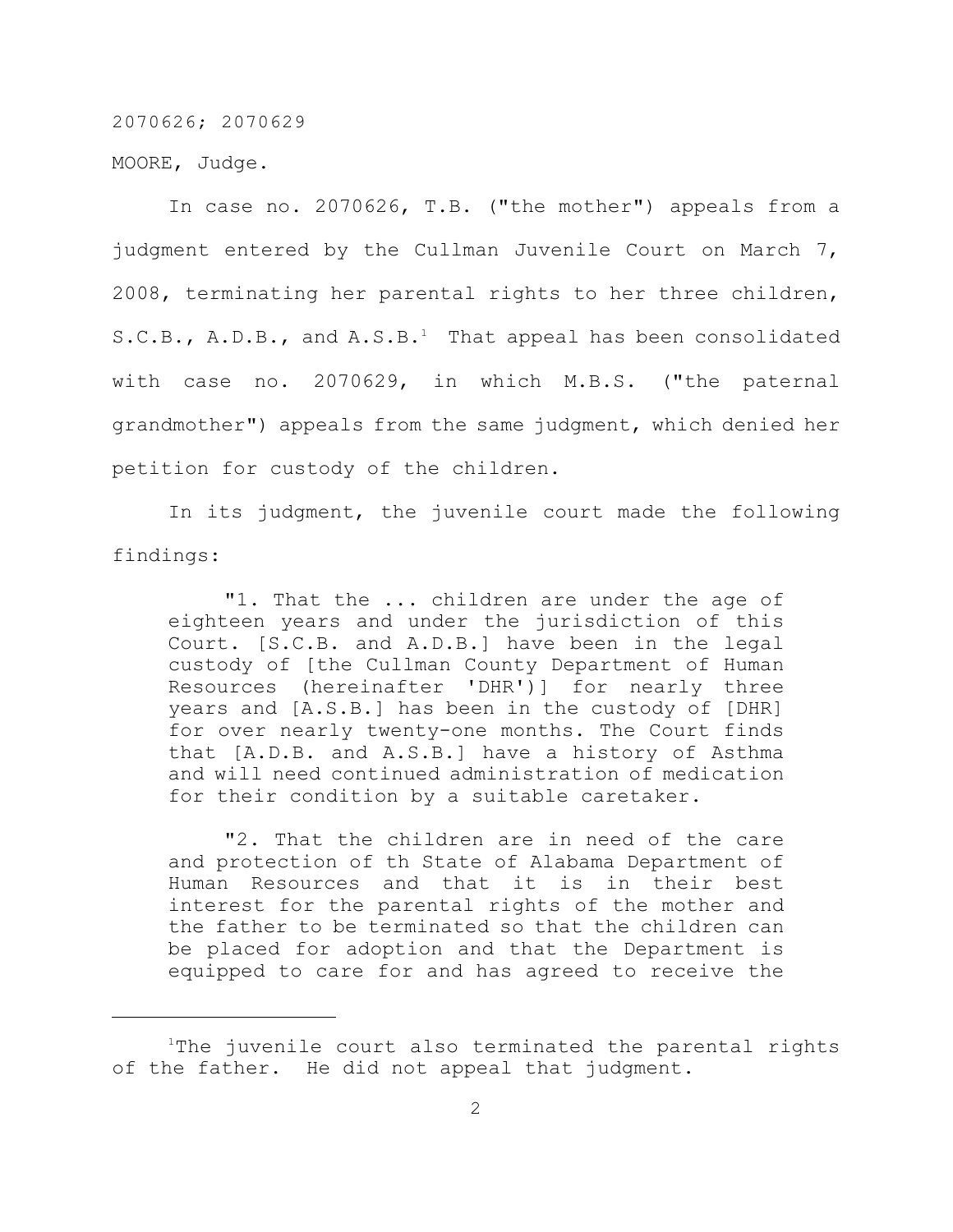children upon commitment by final Order of this Court and seek adoptive placement.

"3. That aforesaid children have a history of neglect and/or abuse in the home of their parents. The Court finds that [the mother] is not able to meet the special needs of the children due to her mental limitations and [is] unable to provide the stability needed due to her lack of stable housing, failure to adhere fully to the provisions of the Individualized Service Plans, economic instability, and past involvement in a relationship with her husband, ... in which domestic violence is evident, but yet she has not ceased all contact with her husband.

"....

"5. That clear and convincing evidence has been established that the aforesaid children are dependent and that the mother and the father of the children are unable or unwilling to discharge their responsibilities to meet the needs of the children at this time, and it is unlikely in the foreseeable future that they can provide a fit and suitable home for the children. [DHR] has made reasonable efforts toward rehabilitation of the parents, and such efforts have been unsuccessful.

"6. That [DHR] has investigated all viable alternatives to termination of parental rights, and the Court finds that there exists no other viable alternative consistent with the best interest of the children other than termination of parental rights.

"7. The Court finds that the children are in need of permanency."

Based on those findings, the juvenile court terminated the parental rights of the mother, denied a petition for custody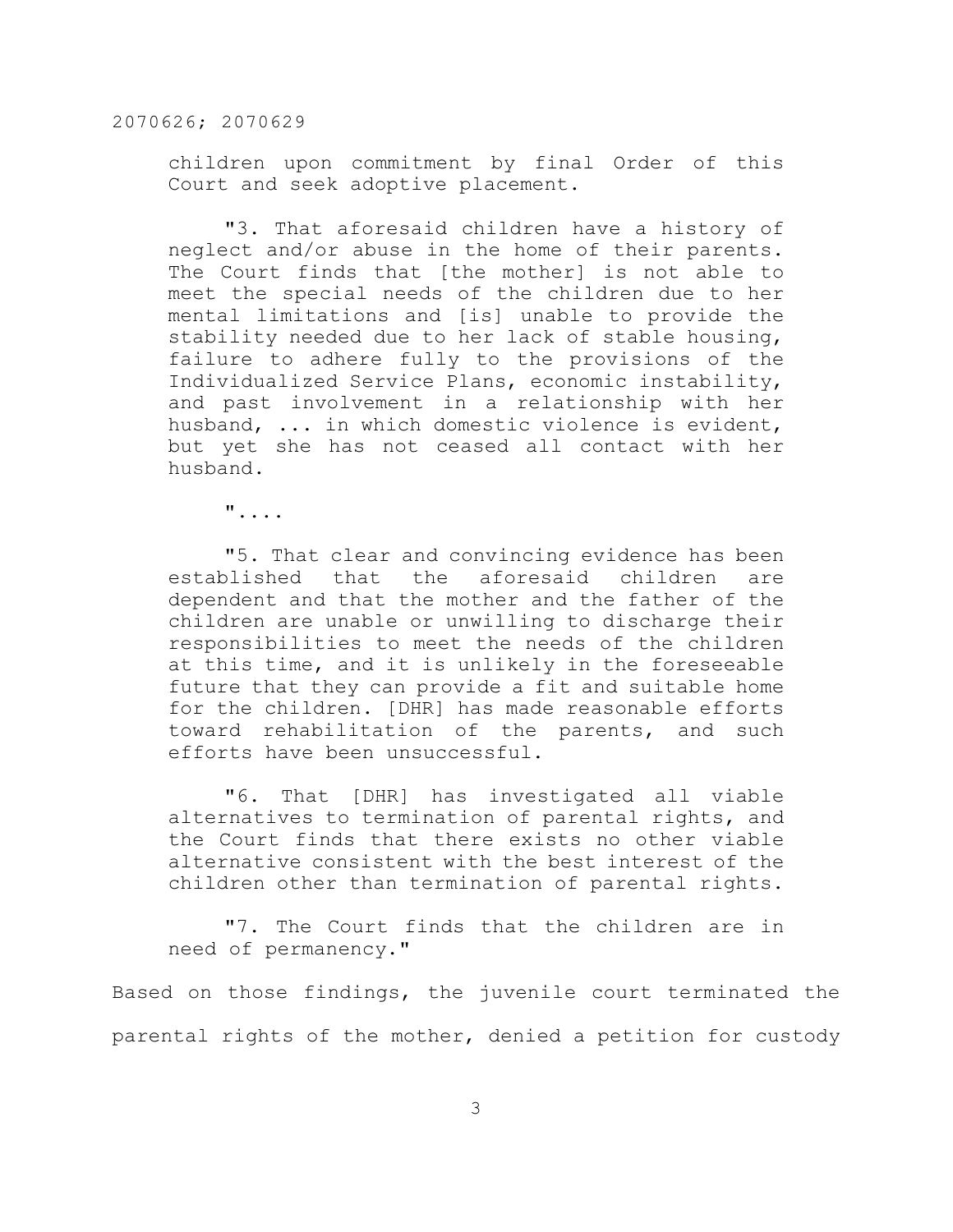filed by the mother on May 1, 2007, and denied a petition for custody filed by the paternal grandmother on August 9, 2007.

#### Issues

In case no. 2070626, the mother generally argues that the evidence is insufficient to support a termination of her parental rights. More specifically, the mother takes issue with the juvenile court's findings that reasonable efforts to rehabilitate the mother had failed, that the mother had not adjusted her circumstances to meet the needs of the children, and that the mother's mental problems prevent her from properly parenting the children. The mother maintains that the evidence showed that, at the time of trial, she was able to discharge her parental responsibilities to and for the children.

In case no. 2070629, the paternal grandmother argues that the juvenile court erred in admitting hearsay evidence regarding her custody petition and further erred in denying her petition. As to the first point, the paternal grandmother specifically argues that the juvenile court erroneously allowed a witness for the Cullman County Department of Human Resources ("DHR") to testify to the contents of reports and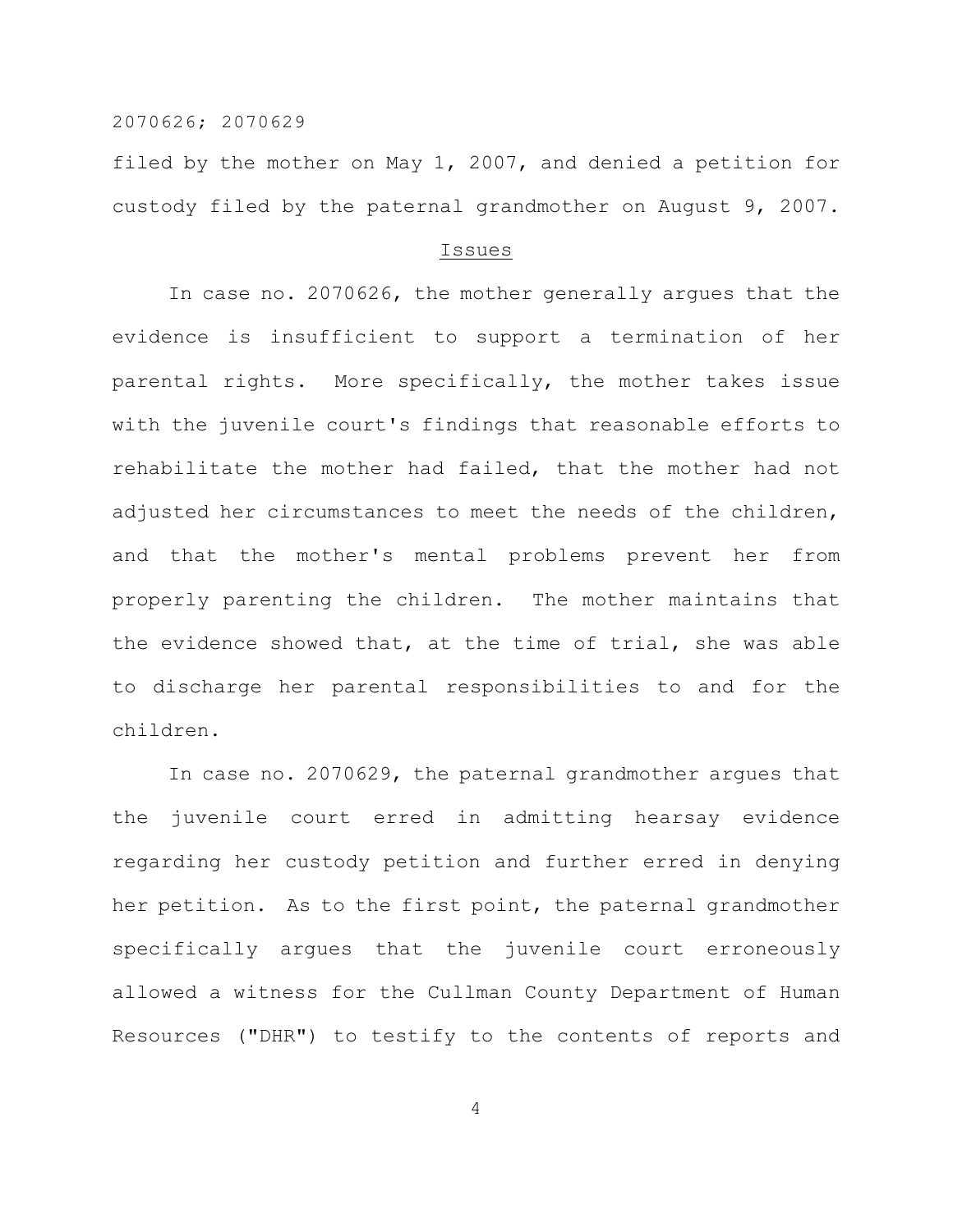records reviewed by DHR in assessing the paternal grandmother's fitness to take custody of the children. As to the second point, the paternal grandmother maintains that the juvenile court failed to make findings of fact regarding her custody petition and denied her petition although there was no evidence indicating that she was unsuitable to assume custody of the children and although there was no testimony that reasonable efforts were made to place the children with her.

#### Case No. 2070626

Generally speaking, when a child is removed from the parental home, DHR has a duty to use reasonable efforts to reunite the family. See Ala. Code 1975,  $\frac{1}{2}$  12-15-65(q)(3) & (m), and J.B. v. Jefferson County Dep't of Human Res., 869 So. 2d 475, 481 (Ala. Civ. App. 2003). Absent aggravating circumstances, see Ala. Code 1975, § 12-15-65(m), if a parent's conditions, circumstances, or conduct interferes with the goal of reunification, DHR is required to use reasonable efforts to rehabilitate the parent and remove those barriers. C.B. v. State Dep't of Human Res., 782 So. 2d 781, 785 (Ala. Civ. App. 1998) ("DHR has the duty to make reasonable efforts to rehabilitate [a parent] so that family reunification might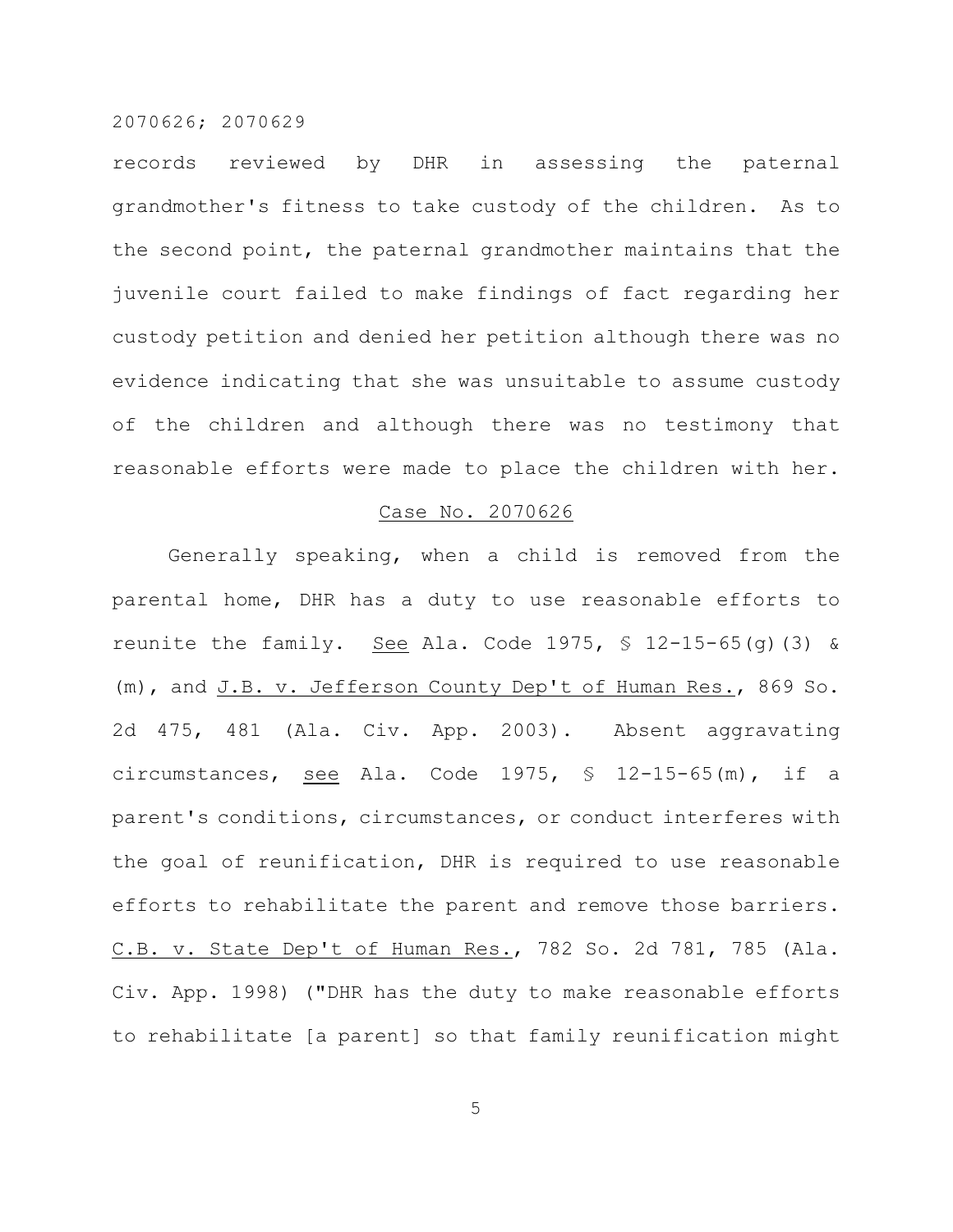be attainable."). In making the sensitive decision whether to terminate parental rights, a juvenile court shall consider "[t]hat reasonable efforts by the Department of Human Resources or licensed public or private child care agencies leading toward the rehabilitation of the parents have failed." Ala. Code 1975,  $\frac{1}{2}$  26-18-7(a)(6). Furthermore, when a child is not in the physical custody of the parent, the juvenile court shall consider "[l]ack of effort by the parent to adjust his or her circumstances to meet the needs of the child in accordance with agreements reached ... with local departments of human resources ... in an administrative review or a judicial review." Ala. Code 1975, § 26-18-7(b)(4).

In this case, the mother does not argue that DHR failed to use reasonable efforts to rehabilitate her and to reunite her with the children. See H.H. v. Baldwin County Dep't of Human Res., [Ms. 2060521, March 14, 2008] So. 2d (Ala. Civ. App. 2008) (main opinion authored by Moore, J., with Thompson, P.J., and Bryan, J., concurring in the result). Instead, she argues that those efforts succeeded. Like the question of whether DHR's reunification efforts were reasonable, the question whether reasonable efforts to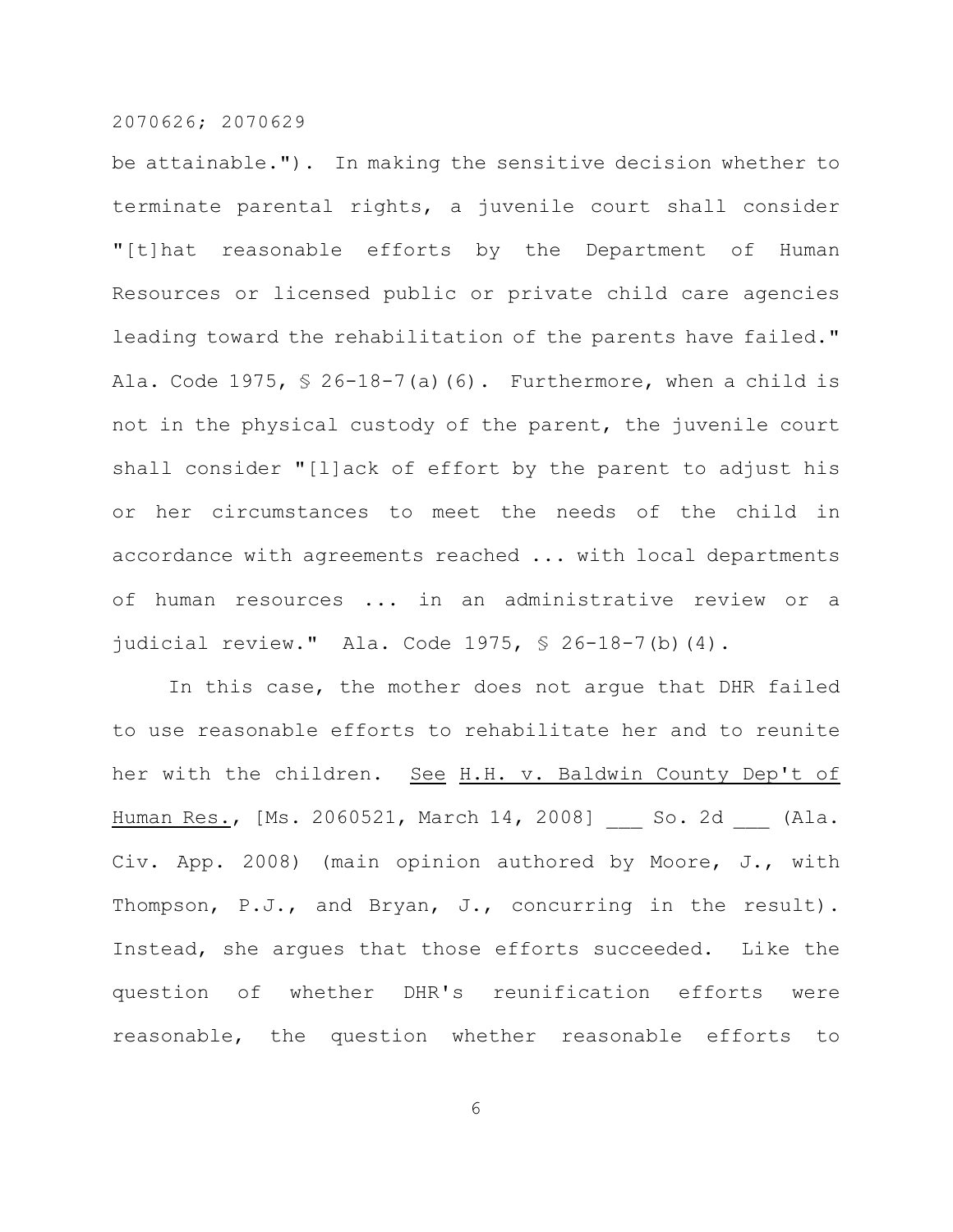rehabilitate a parent have succeeded so that the family can be reunited is a question of fact for the juvenile court. Id.; see also J.B., 869 So. 2d at 482. In making that determination, the juvenile court must first identify the parental conduct, circumstances, or condition that led to the removal of the children and prevented their return to the custody of the parent. H.H., supra. The juvenile court must then consider the efforts expended by the parent in overcoming those problems and the progress the parent has made in eliminating or reducing those problems, so that they no longer constitute a barrier to reunification. Id.

At trial, DHR bore the burden of proving that reasonable reunification efforts had failed. J.B. v. Cleburne County Dep't of Human Res., [Ms. 2061083, May 2, 2008] So. 2d \_\_\_, \_\_\_ (Ala. Civ. App. 2008) (Moore, J., dissenting) (citing In re D.B., 339 Mont. 240, 246, 168 P.3d 691, 696 (2007) (citing § 41-3-609(1)(f), Mont. Code Ann.); Division of Family Serv. v. N.X., 802 A.2d 325 (Del. Fam. Ct. 2002); In re Michael G., 63 Cal. App. 4th 700, 74 Cal. Rptr. 2d 642 (1998); and In re Savanna M., 55 Conn. App. 807, 740 A.2d 484 (1999) (citing Conn. Gen. Stat.  $\frac{1}{2}$  17a-112(c)(1))). By statute, DHR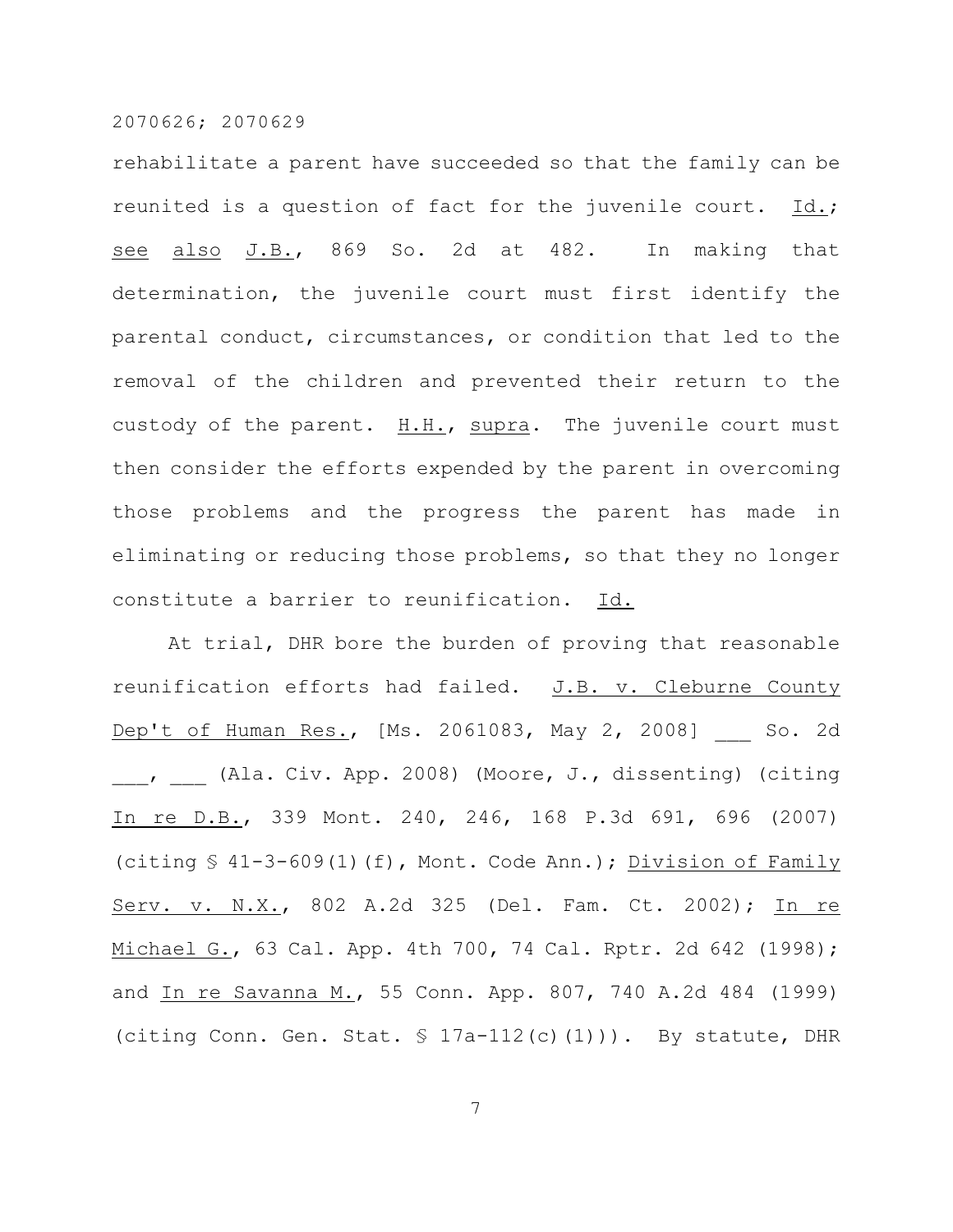was required to prove that fact by "clear and convincing evidence." Ala. Code 1975, § 26-18-7(a). "Clear and convincing evidence" is "'[e]vidence that, when weighed against evidence in opposition, will produce in the mind of the trier of fact a firm conviction as to each essential element of the claim and a high probability as to the correctness of the conclusion.'" L.M. v. D.D.F., 840 So. 2d 171, 179 (Ala. Civ. App. 2002) (quoting Ala. Code 1975, § 6-  $11-20$  (b) (4)). On appeal "this court is 'required to apply a presumption of correctness to the trial court's finding[s]' when the trial court bases its decision on conflicting ore tenus evidence." J.C. v. State Dep't of Human Res., [Ms. 2060091, October 12, 2007] \_\_\_ So. 2d \_\_\_, \_\_\_ (Ala. Civ. App. 2007) (quoting Ex parte State Dep't of Human Res., 834 So. 2d 117, 122 (Ala. 2002)). We can only reverse a judgment based on a particular finding of fact in a termination-of-parentalrights case if that finding is unsupported by clear and convincing evidence so as to be plainly and palpably wrong. J.B. v. Cleburne County Dep't of Human Res., [Ms. 2060709, March 21, 2008] So. 2d , (Ala. Civ. App. 2008) (citing J.C., supra).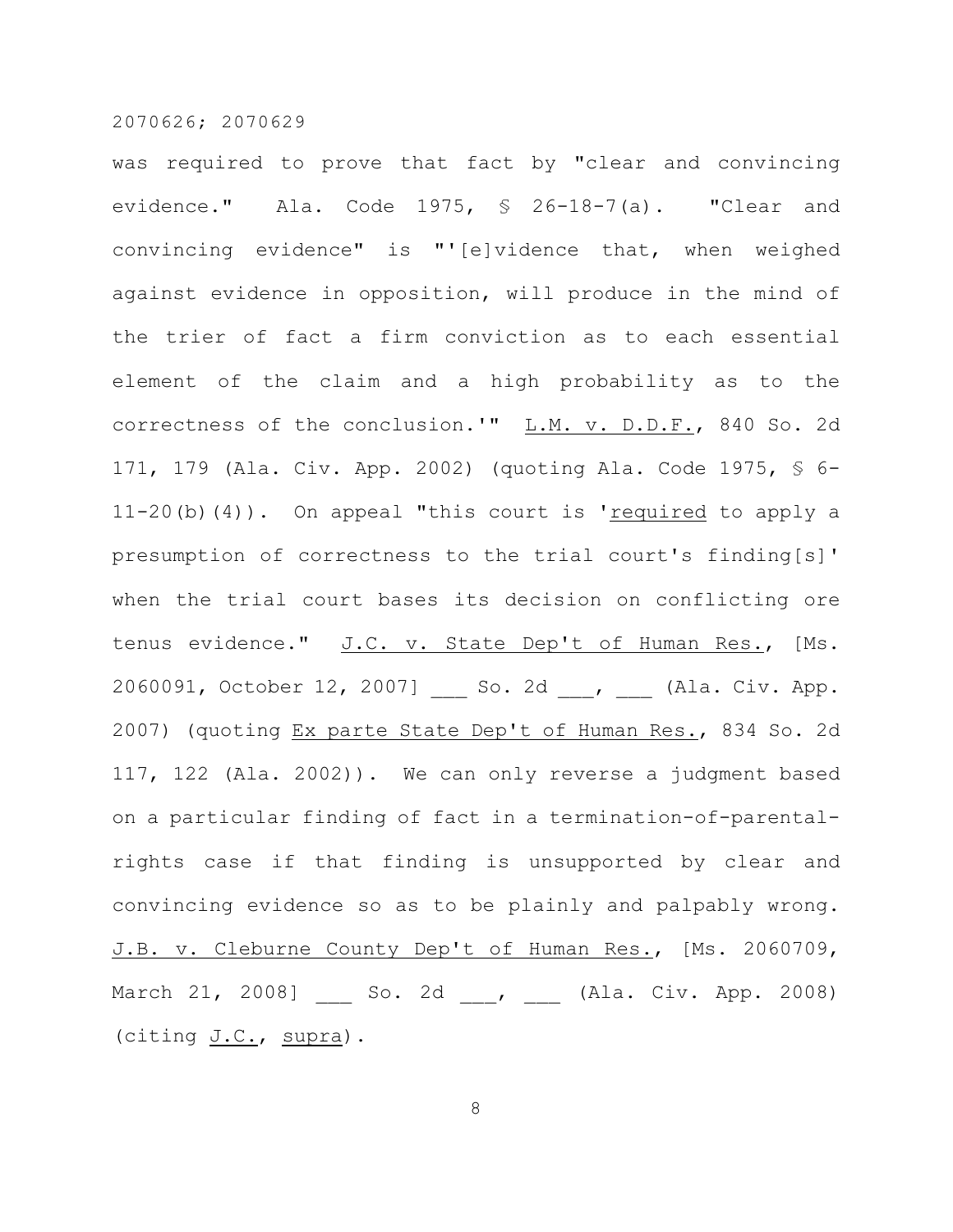The evidence in the record shows that in 2002, within months of the October 11, 2002, birth of S.C.B., the oldest child, DHR found the family living in a mobile home with structural, cleanliness, and other problems rendering it an improper shelter. DHR closed its case after the parents moved into the father's sister's house. In January 2005, following the July 6, 2004, birth of the A.D.B., the second child, DHR discovered that the family had moved back into the same mobile home, which had deteriorated into an even more unliveable condition. DHR placed the family in a hotel at that time and then moved them back into the father's sister's house on a temporary basis.

In February 2005, the mother accused the father of sexual and physical abuse and fled with the children to a domesticviolence shelter. The mother obtained a protection-from-abuse order against the father. While in that shelter, the mother was overheard screaming and cursing at the children and was observed biting S.C.B. on the right arm. When DHR investigated, it found that A.D.B. had bruises on her forehead. DHR filed a report finding that the mother had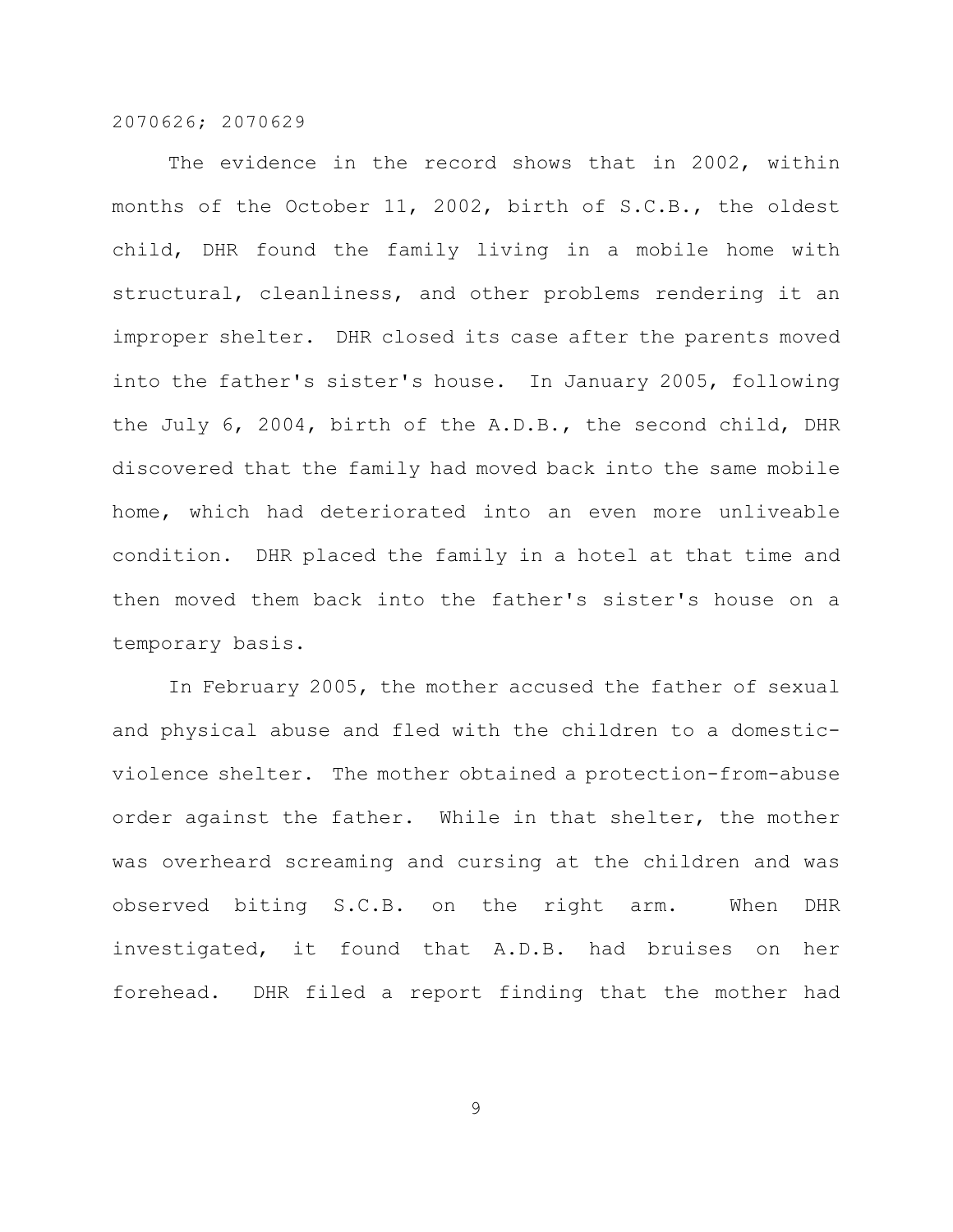committed child abuse; DHR removed the children from the mother's custody on February 23, 2005.

Following the removal of the children, the mother submitted to psychological testing, which revealed that she had an IQ of 85, placing her in the low average-intelligence range, and that she had an anxiety disorder. The psychologist who performed the evaluation recommended individualized psychotherapy to help the mother cope with stress-inducing events and interpersonal encounters, a parenting program to teach the mother to more positively rear the children, GED classes, and possibly job training.

The mother originally attended therapy and GED and parenting classes in 2005. The mother passed a parenting class in July 2005; however, she failed to complete the GED classes. The mother testified that she did not recall DHR referring her to an entity referred to in the record as Adult Vocational Rehabilitation, but one of DHR's witnesses testified that the mother had failed to follow up with a referral to that entity. During therapy, the mother expressed her belief that she should not be working, but should stay at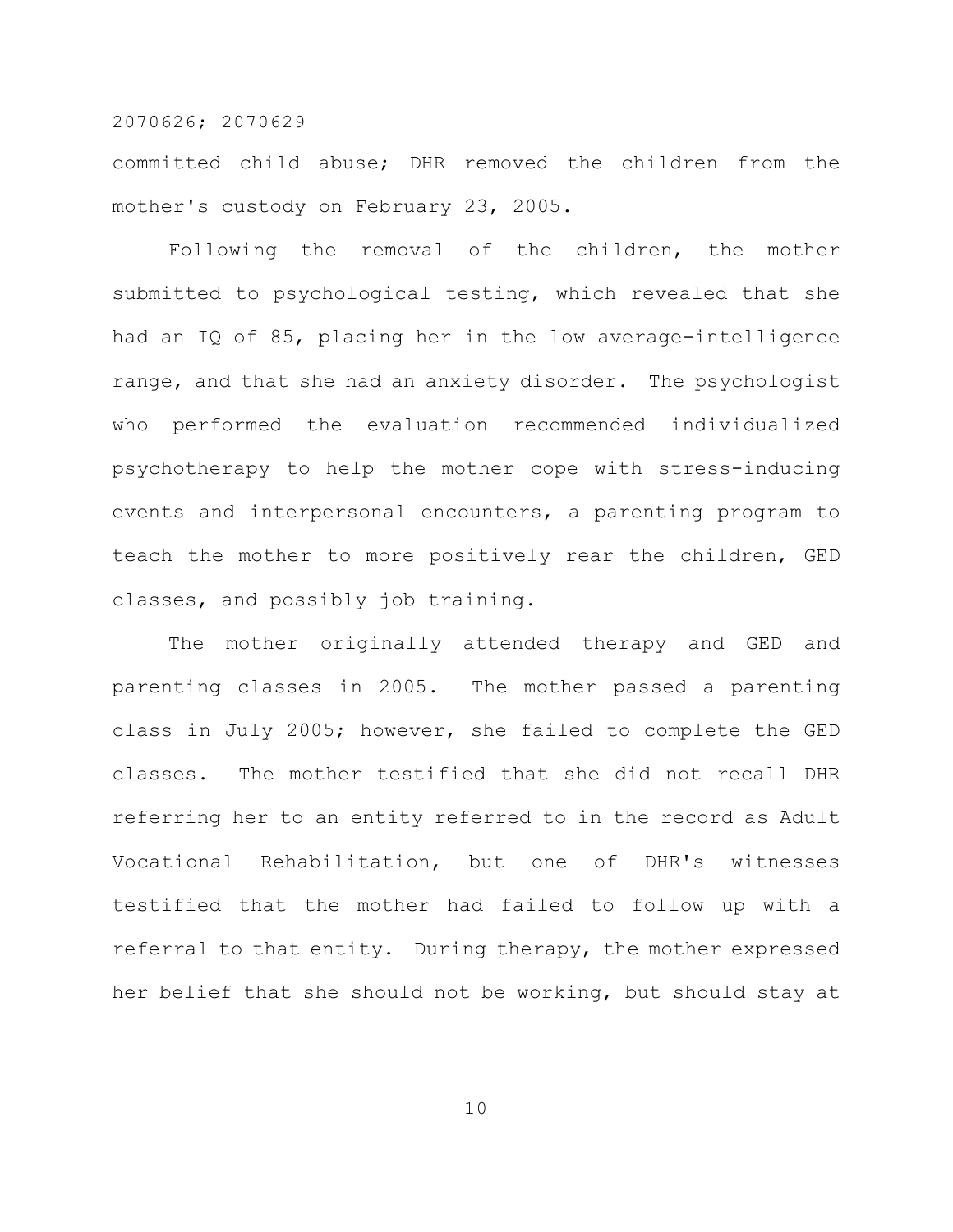home to care for the children. Accordingly, she had no motivation to obtain or implement job skills.

The mother gave birth to A.S.B., her third child, on July 6, 2005. After that child's birth, the mother resided with her grandmother and DHR monitored the child. Six months after the birth of A.S.B., the mother started in-home counseling with Dr. Jewel Euto for issues relating to her anxiety, depression, and identification of mental-health barriers to her reunification with the older children. During those sessions, Dr. Euto not only observed the mother, but also observed the conditions of the apartment in which the mother lived and her interaction with A.S.B. Dr. Euto believed the mother was mildly mentally retarded, as demonstrated by her inability to learn and retain simple information like how to keep medical appointments and how to clean and use baby bottles. Dr. Euto also found that the mother was having a hard time bonding with A.S.B. and that the mother could only parent the child with daily assistance from others, such as the mother's grandmother. The mother did not abuse the child, but she was neglectful of the child's needs. Dr. Euto opined that the mother seemed to have no motivation to improve her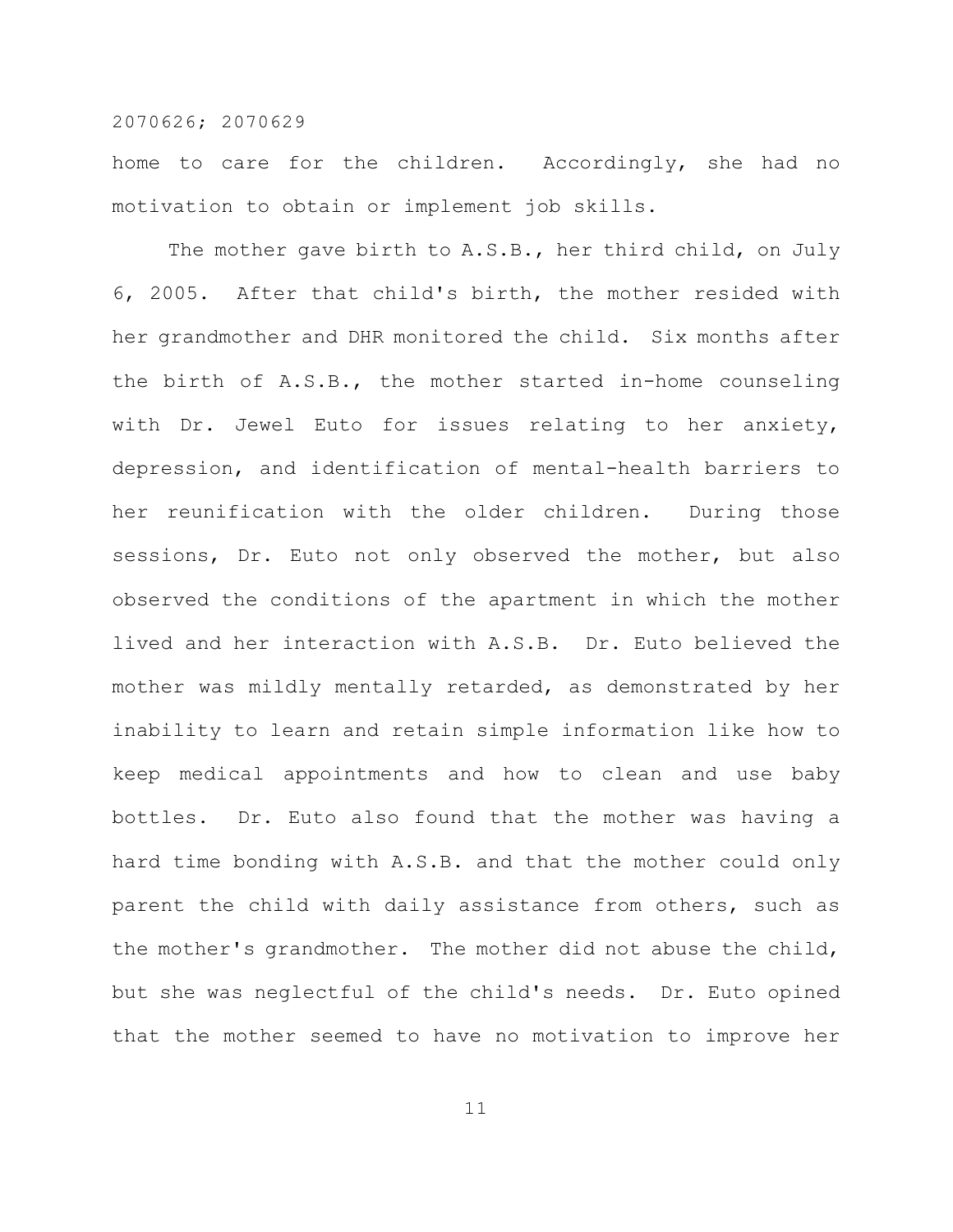parenting skills and that she could not independently raise a child.

In May 2006, DHR removed A.S.B. from the custody of the mother. A DHR representative discovered that the father, who had been separated from the family since early 2005, apparently had resumed living with the family in violation of an earlier agreement DHR had reached with the mother. The DHR representative also discovered that there was no baby food in the apartment and that A.S.B. appeared malnourished. The child had bruises on his forehead, and, in addition, cereal was laying on the floors and on the child's bed. The mother indicated that she may have fallen asleep while feeding the child. An entity referred to in the record as Family Values had been assisting the mother in the home and had reported many problems with the mother's lack of parenting skills.

Within three months of the removal of A.S.B., the mother lost her apartment and was living with the paternal grandmother. During that time, the mother, who had been diagnosed as a schizophrenic in early 2006, began having hallucinations in which she had sex with demons and purple dogs told her to kill the DHR workers. The paternal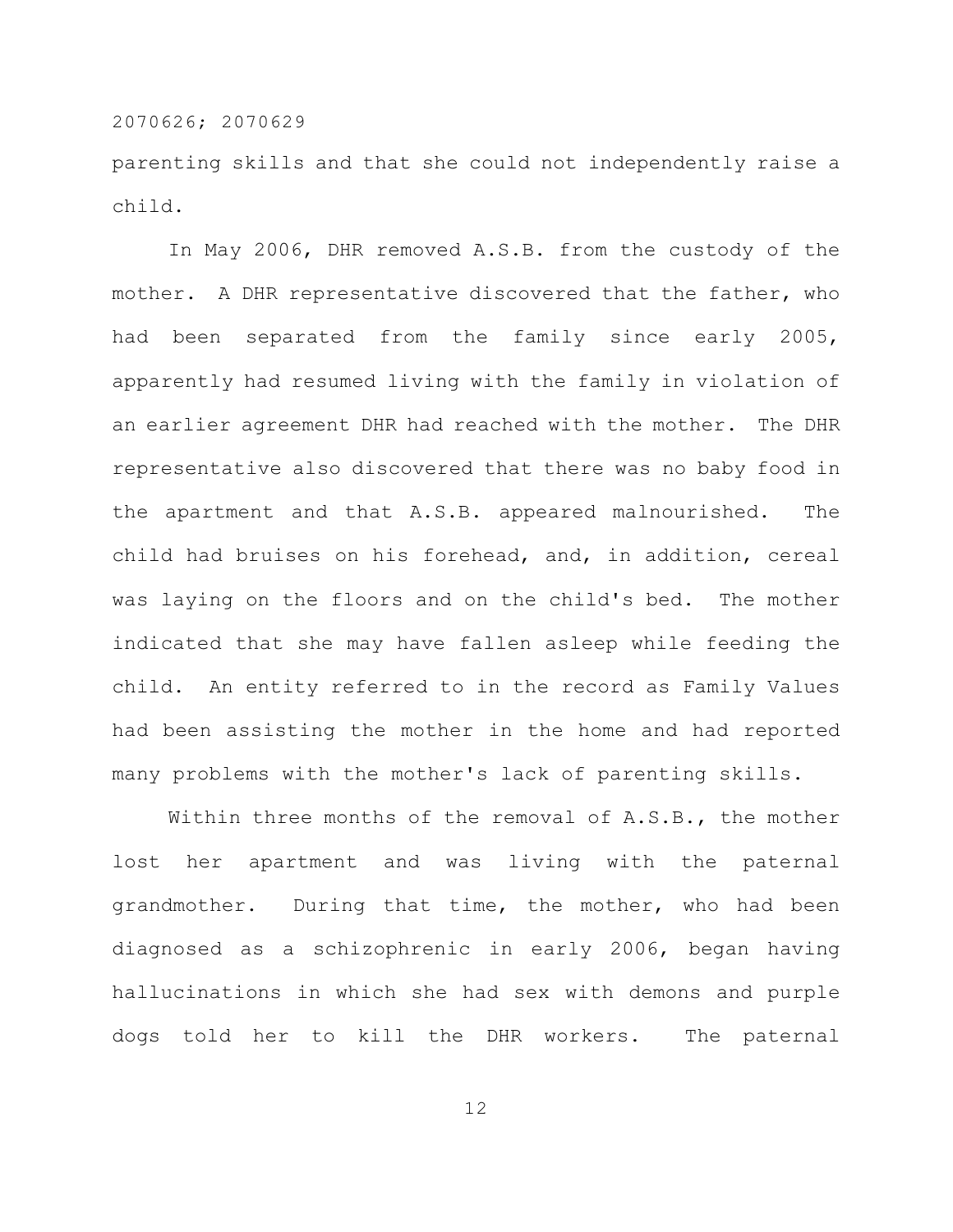grandmother filed a petition to involuntarily commit the mother in August 2006; that petition was denied in September 2006 based on evidence that the mother's mental condition had stabilized after being placed on proper medication.

In late 2006, the mother moved in with J.B., the father's adoptive father ("the paternal grandfather"). The mother has lived with the paternal grandfather since that time. At the time of trial, the mother and the paternal grandfather lived in a three-bedroom apartment in a government housing project in Blountsville, their third home since they started living together. The paternal grandfather, who is 73 years old, pays all of the mother's bills, except the mother contributes to the groceries with her food stamps. The mother does not work; she did, however, apply for Social Security disability benefits in August 2006 on account of her psychiatric condition.

The mother consistently visited the children at DHR's offices under the supervision of Family Values. Records from those visits show that the mother often failed to interact with the children, never displayed appropriate parental guidance over the children, and depended on the caseworkers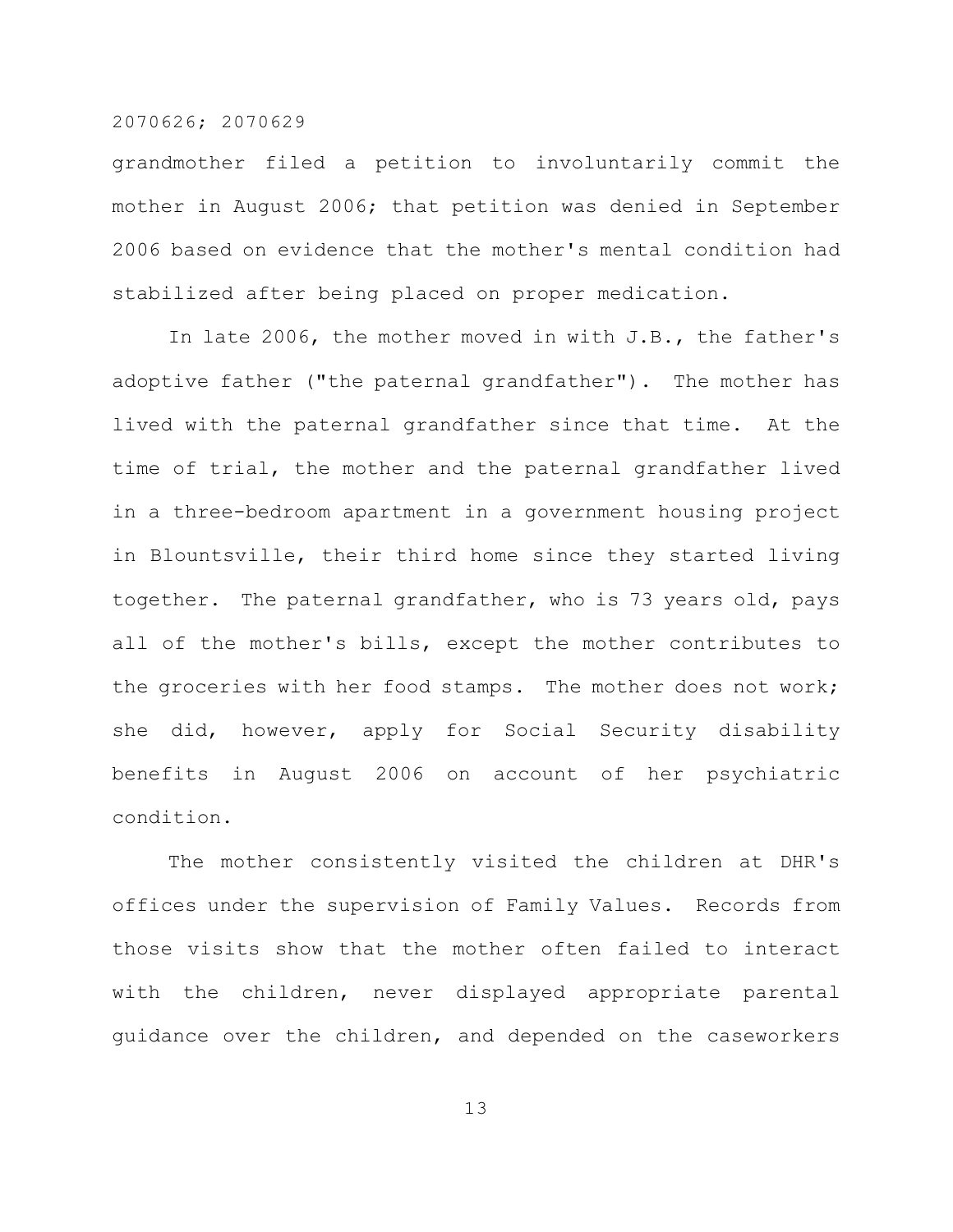and supervisors to protect and discipline the children during visitations. In late 2007, after the mother had established her mos recent residence, the children were allowed to visit with the mother at her apartment. During one of those visits, one of the children was left unattended in front of the apartment. On another visit, the mother, who has a neurological condition that affects her hands, lost her grip on the youngest child and he darted across the street. Even uneventful visitations were marred by the mother's inability to control the behavior of the children and to perform simple parenting tasks without prompting or assistance from others.

Based on the foregoing, and other evidence, DHR identified numerous problems preventing the mother from reuniting with the children, including: inadequate and unstable housing, domestic violence, improper discipline and parenting techniques, mental deficiencies, lack of income, and psychiatric problems.

As the mother correctly points out, she overcame some of those problems. By the time of the trial, the mother had adequate housing, which DHR had approved through a home study. The mother's psychiatric problems were being controlled by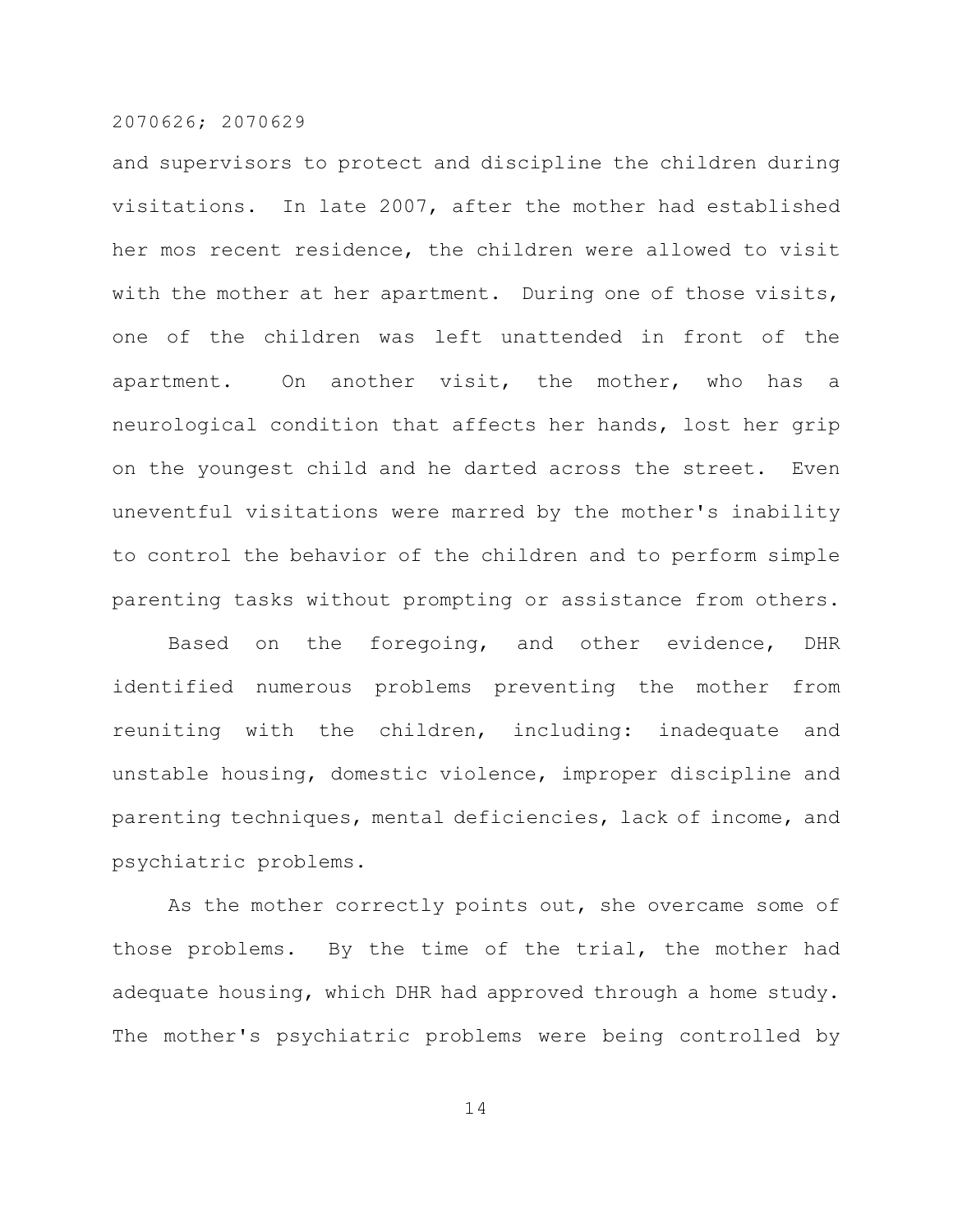medication, as testified to by Dr. Euto. Although she was still legally married to the father, the mother was no longer in a relationship with him; the father was living with and had started a family with another woman a year before trial. Additionally, the mother had received training on how to recognize and deal with the younger children's asthma problems.

However, the mother remained totally financially dependent on the paternal grandfather, without any plan for meeting the children's financial needs should he leave or die. The mother had no income of her own and testified that the only income she anticipated receiving was Social Security disability benefits, which she had been waiting to receive for over 18 months. The evidence did not reveal whether those benefits would be sufficient to meet the financial needs of three young children.

More importantly, despite extensive rehabilitation efforts, the mother had yet to display the ability to independently and properly care for the children. All the expert testimony and evidence in the case, and a great deal of the evidence from lay witnesses, indicated that the mother,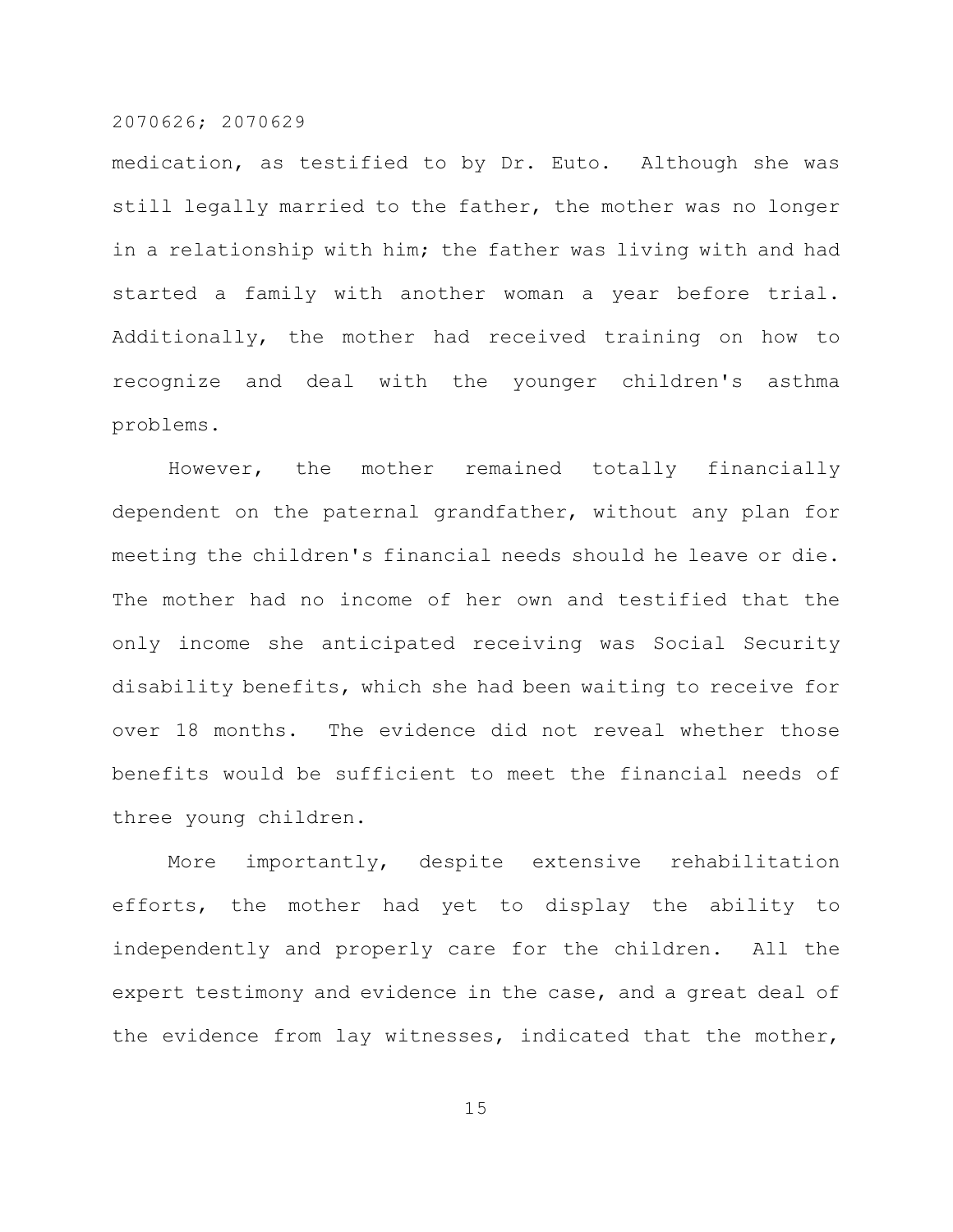either due to her mental limitations or lack of motivation, could not properly parent the children without full-time assistance from others. One DHR witness testified that the mother had made it through only 1 of 14 books designed to train her how to properly parent the children and that it would take the mother 3 more years to complete her training.

"At some point, ... the child's need for permanency and stability must overcome the parent's good-faith but unsuccessful attempts to become a suitable parent." M.W. v. Houston County Dep't of Human Res., 773 So. 2d 484, 487 (Ala. Civ. App. 2000). In the absence of exceptional circumstances, a parent's efforts at rehabilitation should not extend beyond 12 months from the date the child enters foster care because our legislature has established that period as the presumptively reasonable time for conducting reunification efforts. M.A.J. v. S.F., [Ms. 2070034, May 16, 2008] So. 2d , (Ala. Civ. App. 2008). In this case, the mother had yet to successfully demonstrate basic parenting skills well after the one-year period had been exhausted. Moreover, the record does not indicate any exceptional circumstances that would warrant extending the rehabilitation period. This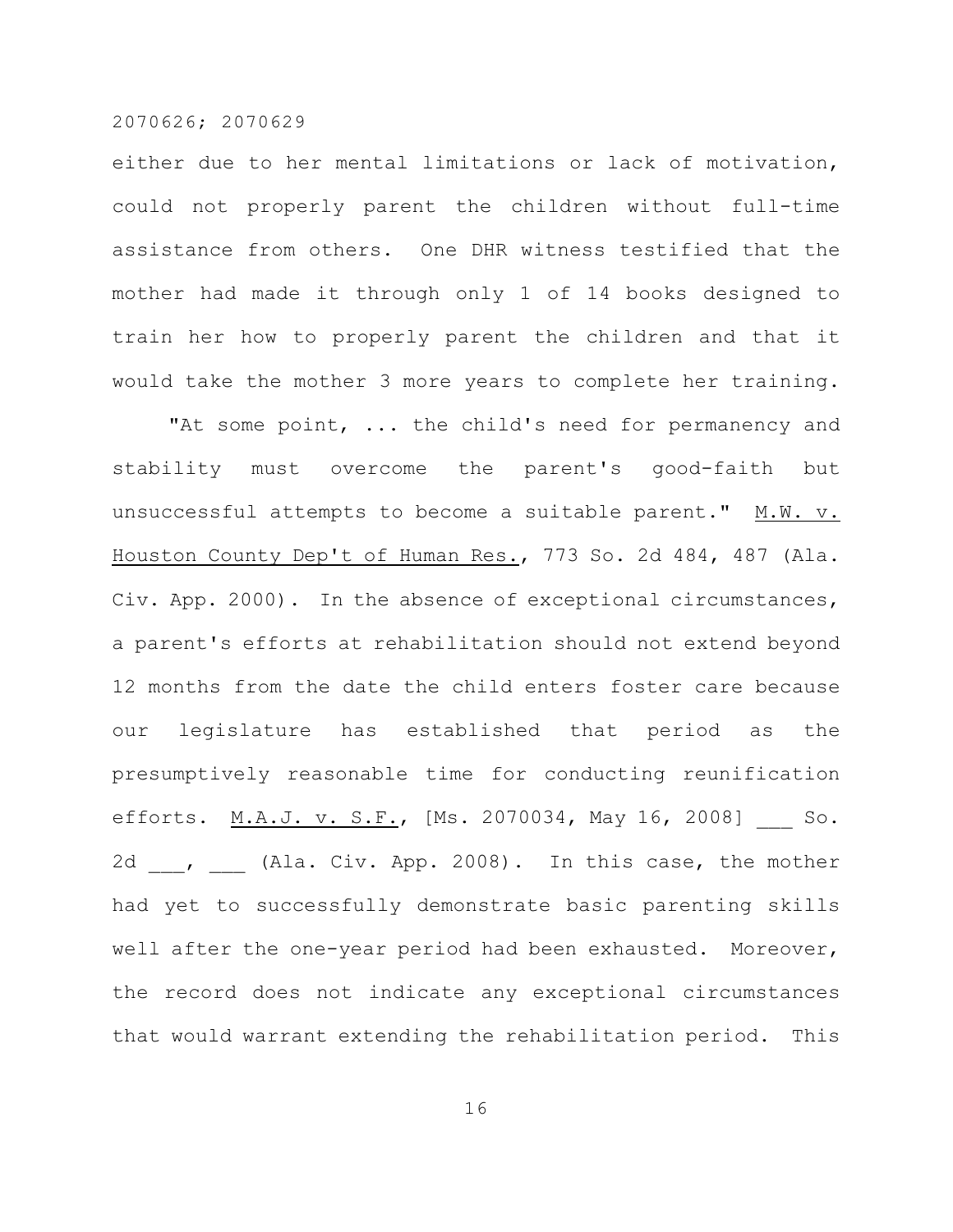is not a case in which, at the time of the trial, the mother was so close to complete rehabilitation that the interests of the children in permanency and stability would be served by granting her additional time to fulfill her parental responsibilities.

The mother argues that even if she is not completely rehabilitated and requires help to parent the children, her parental rights should not be terminated because the paternal grandfather has a vested interest in the children and is available to give her the full-time assistance she needs. Putting aside his advanced age, DHR rejected the paternal grandfather as a placement resource for the children for good reasons. DHR received information, much of which was verified at trial, indicating that the paternal grandfather had abused and neglected his stepchildren and the father when he was a minor. Family Values documented the paternal grandfather's visits with the children, during which he expressed that the children should be allowed to fight with one another to resolve their problems and during which he failed to protect and properly care for the children. Moreover, the paternal grandfather indicated in the home study that he intended the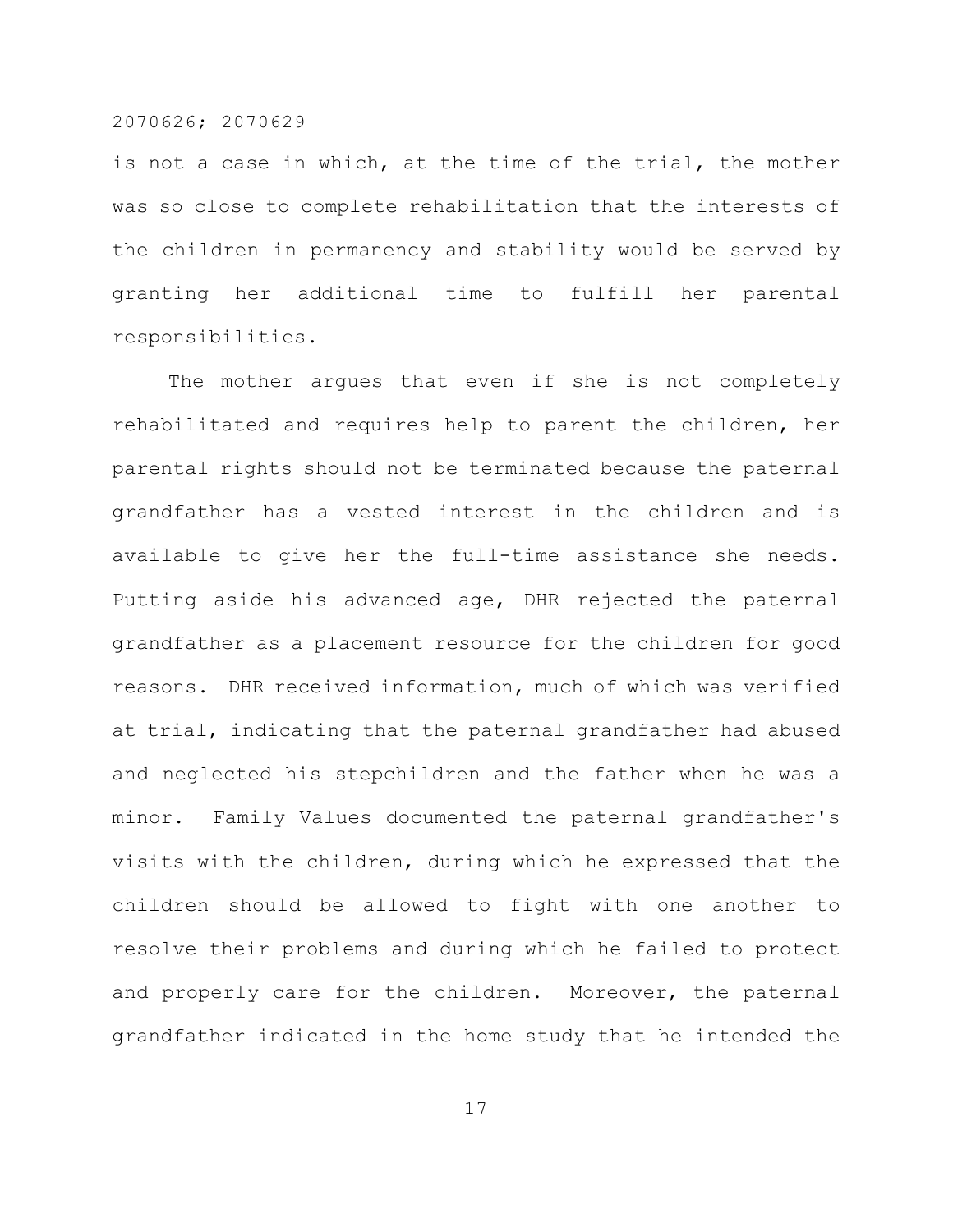mother to be the primary caretaker for the children because he had not parented young children in many years and he felt she would know more about it. Finally, we note that the parentalrights-termination statute allows a juvenile court to terminate parental rights when the parent is unable to discharge his or her responsibilities to and for the child. Regardless of whether the paternal grandfather can assume a proper parental role, the fact remains that the mother is still unable to properly parent the children.

We recognize that the evidence regarding the extent of the mother's progress was in conflict; however, the resolution of that conflict was for the juvenile court. See  $J.C.,$  supra. Clear and convincing evidence supports the juvenile court's determination that reasonable efforts leading toward the rehabilitation of the mother had failed and that the mother was not in a position to safely reunite with the children.

For the foregoing reasons, we affirm the judgment of the juvenile court terminating the mother's parental rights.

# Case No. 2070629

The paternal grandmother's petition for custody was heard together with DHR's petition to terminate the mother's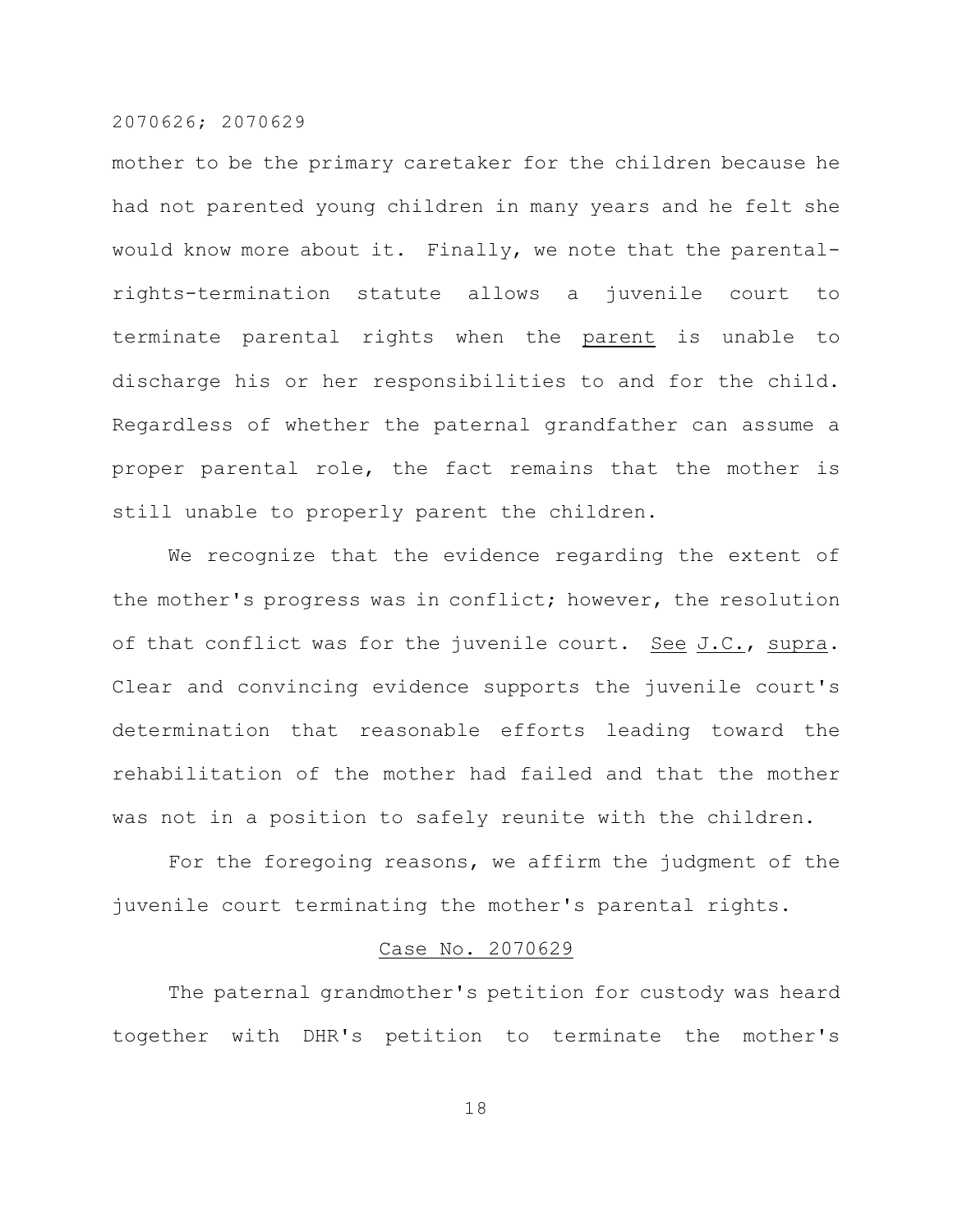parental rights. "[A] parental-rights-termination hearing is an adjudicatory proceeding at which hearsay evidence is inadmissible." Ex parte J.R., 896 So. 2d 416, 428 (Ala. 2004). On the other hand, a hearing to determine the custody of a dependent child is a disposition hearing. J.L. v. State Dep't of Human Res., 688 So. 2d 868, 870-71 (Ala. Civ. App. 1997).

"In disposition hearings all relevant and material evidence helpful in determining the questions presented, including oral and written reports, may be received by the court and may be relied upon to the extent of its probative value, even though not competent in a hearing on the petition. The parties or their counsel shall be afforded an opportunity to examine and controvert written reports so received and to cross-examine individuals making reports."

Ala. Code 1975, § 12-15-65(h).

In cases in which dependent children have been committed to foster care, the juvenile court should decide the fitness of potential relative placements no later than at the 12-month permanency hearing and should avoid resolving petitions to terminate parental rights with petitions for custody of the children. See Ala. Code 1975, § 12-15-62(c), and A.D.B.H. v. Houston County Dep't of Human Res., [Ms. 2060699, March 21, 2008] \_\_\_ So. 2d \_\_\_, \_\_\_ (Ala. Civ. App. 2008) (Moore, J.,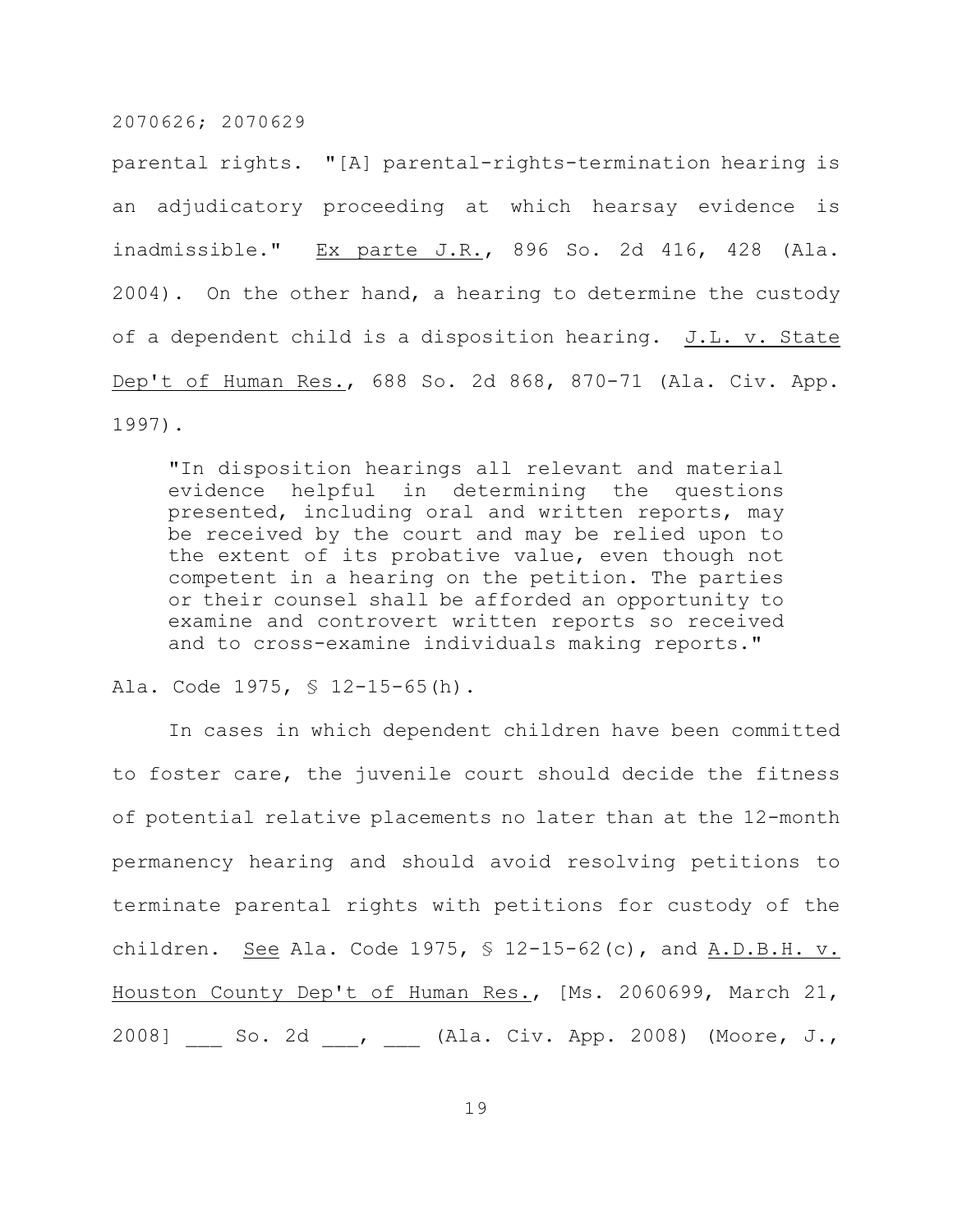concurring in part and concurring in the result). In addition to other problems, by trying the adjudicatory and dispositional phases together, confusion arises as to the admissibility of evidence, with the proper resolution depending on whether the evidence pertains to the grounds for terminating parental rights or relates merely to the disposition of the child following termination. Nevertheless, Rule 25(A), Ala. R. Juv. P., specifically allows juvenile courts to simultaneously hear all phases of a case at once. In so doing, a juvenile court may accept inadmissible evidence so long as it relates solely to custodial dispositions of the child.

In this case, the paternal grandmother argues that the juvenile court erred in allowing one of DHR's witnesses to testify as to the results of its study of her fitness and qualifications to receive and care for the children. See Ala. Code 1975,  $\frac{12-15-71}{a}(a)(3)c$ . The record shows that testimony was offered purely on the issue whether the paternal grandmother would be a proper custodian for the children, an issue in the dispositional phase of the case. Therefore, the juvenile court did not err in allowing the testimony over the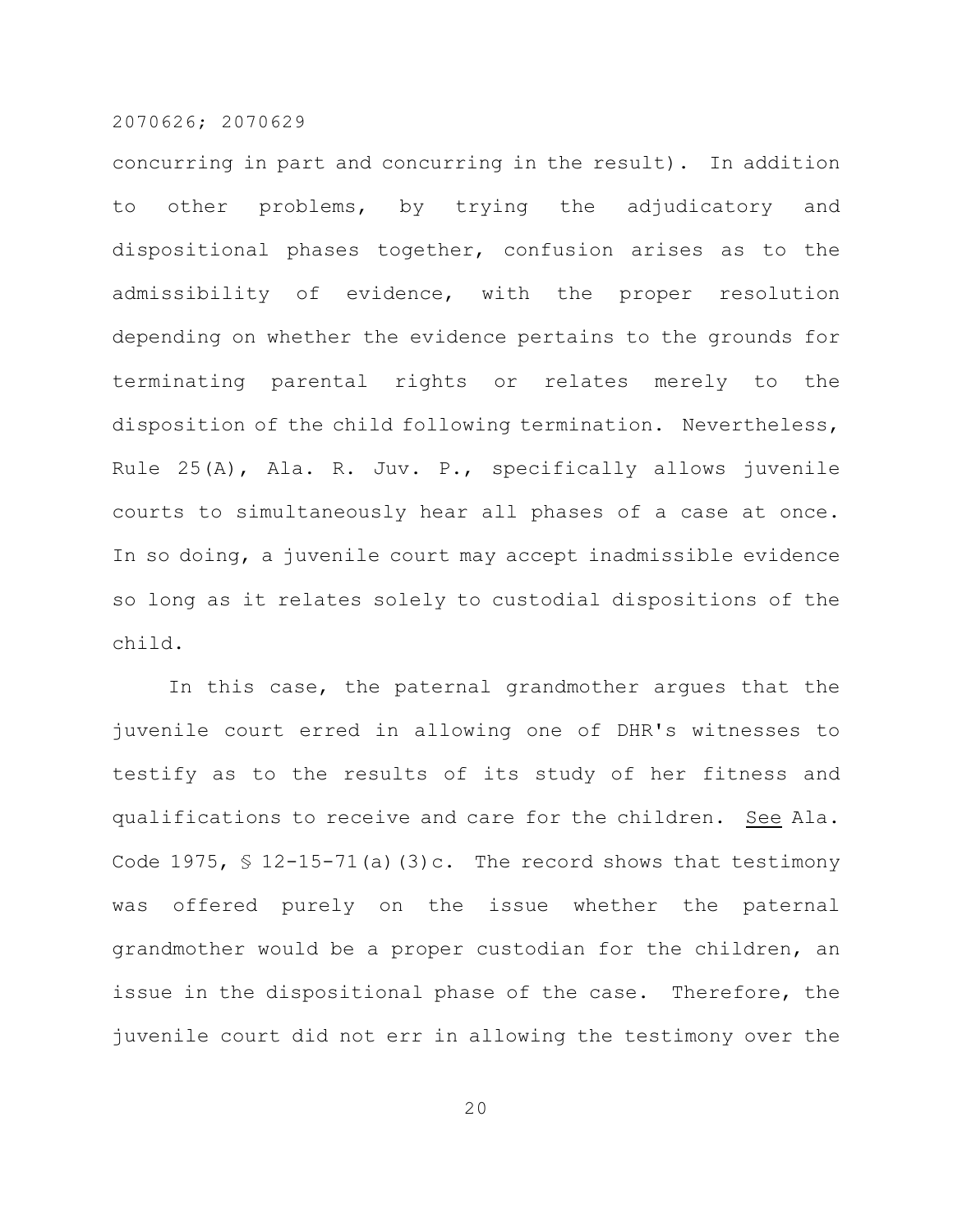objection of the paternal grandmother. Because the paternal grandmother does not argue that she was deprived of an "opportunity to examine and controvert written reports so received and to cross-examine individuals making reports," § 12-15-65(h), we find no basis for reversing the juvenile court's judgment.  $J.L.,$  688 So. 2d at 871.

In its final judgment the juvenile court did not make extensive findings regarding its reasons for denying the paternal grandmother's petition for custody, but it did state that it had found no other viable alternative to terminating the parental rights of the mother.<sup>2</sup> One of the "viable alternatives" to termination of parental rights as set out in the parental-rights-termination statute is placement of the child with a fit and willing relative qualified to receive and care for the child when that placement serves the best

 $2$ In her brief, the paternal grandmother argues that the juvenile court erroneously terminated the mother's parental rights despite evidence indicating that placement with her would be a viable alternative. As we recently held in B.H. v. Marion County Department of Human Resources, [Ms. 2070055, June 13, 2008] So. 2d (Ala. Civ. App. 2008), a relative has no standing to appeal the termination of a parent's parental rights. Hence, we do not address that argument but, rather, concentrate solely on the issue for which the paternal grandmother does have standing -- whether the juvenile court properly denied her custody petition. Id.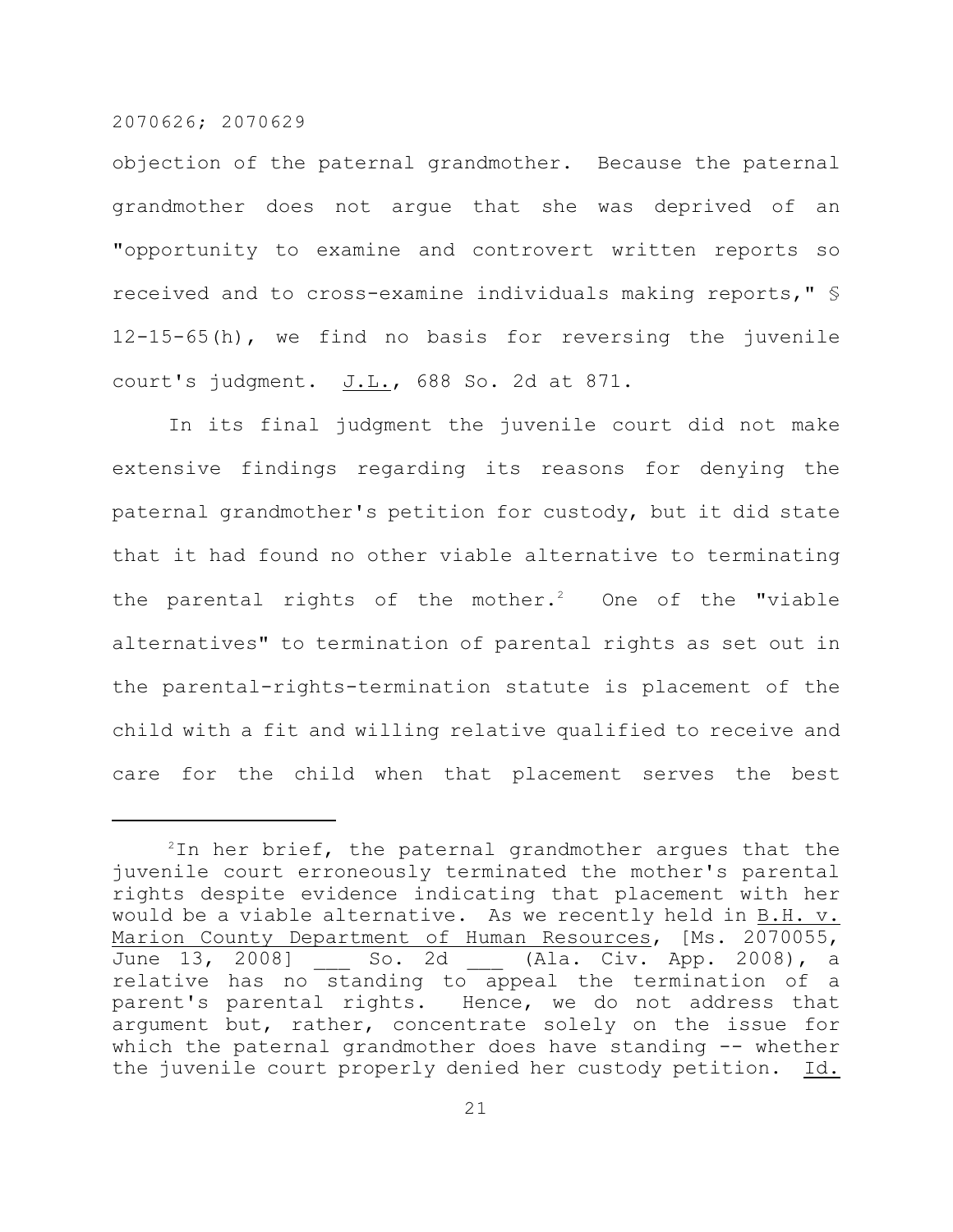interests of the child. See Ala. Code 1975,  $\frac{1}{2}$  12-15-62(c) &  $$12-15-71(a)(3)c.$  Thus, by finding no viable alternatives, the juvenile court implicitly found either that placement of the children with the paternal grandmother was not in their best interests or that the paternal grandmother was not a fit and willing relative qualified to receive and care for the children. We conclude that either finding is supported by the evidence.<sup>3</sup>

The paternal grandmother is married and lives in Blountsville in a two-bedroom house with her husband of three years. She works 10 hours a day at a restaurant, and her husband works at night. She denied any physical or mentalhealth problems. She has maintained a relationship with the children, having occasionally visited with them, along with the father, while they were in DHR's custody. She has raised five children of her own and babysits for her other grandchildren.

<sup>&</sup>lt;sup>3</sup>The paternal grandmother argues that the clear-andconvincing-evidence standard applies to the factual questions regarding her petition for custody. DHR does not dispute that contention. Therefore, we analyze the evidence to see if it is "clear and convincing," without making any determination as to the appropriateness of that standard.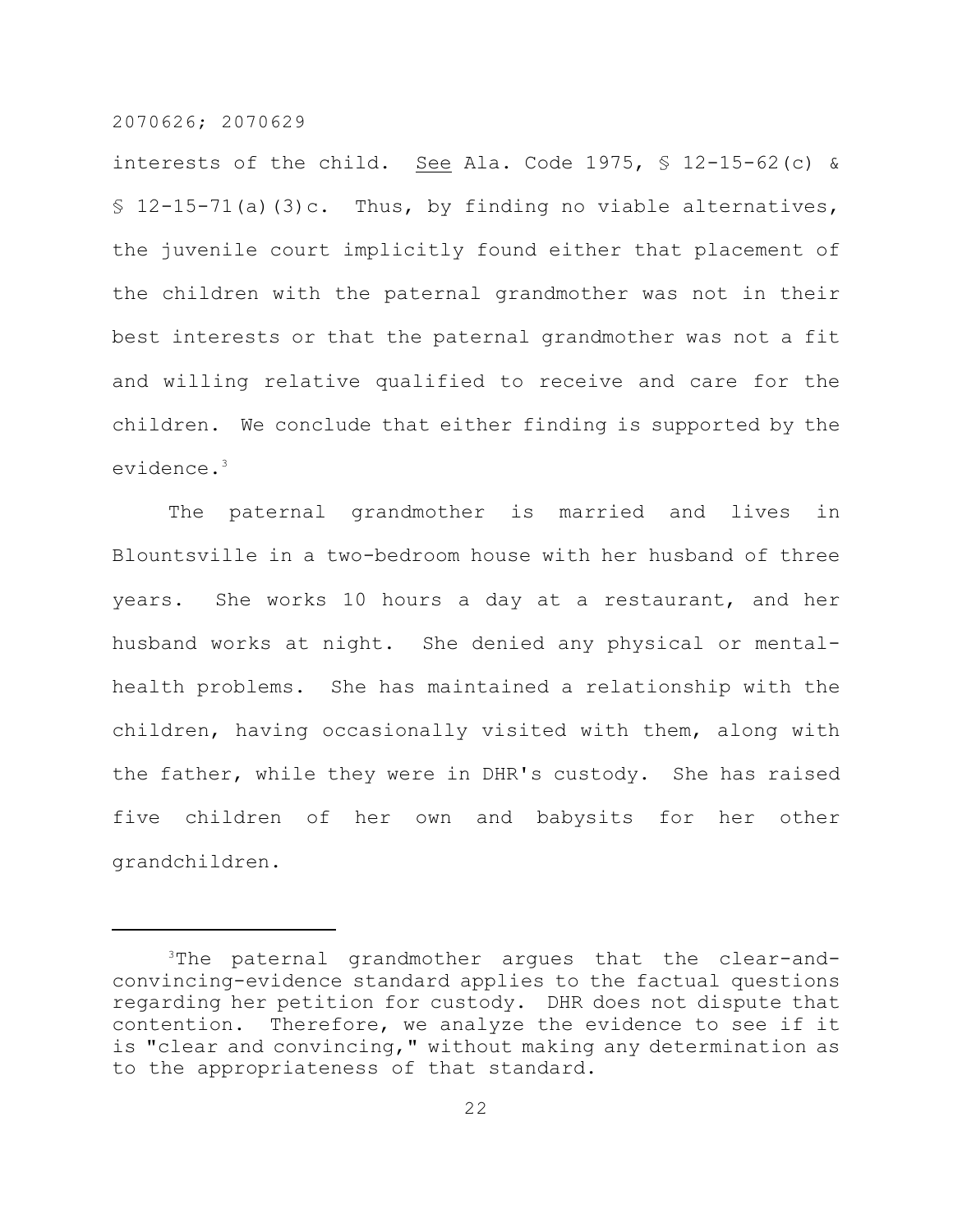Despite these general qualifications, DHR would not approve the paternal grandmother as a placement resource for the children when it conducted its home study of her in 2006. The paternal grandmother had been cited by DHR in the past for neglecting her own children. The reports indicated that her children showed up for school filthy and malodorous. The paternal grandmother had a criminal history that included interfering with the custody of a child, tampering with evidence, contributing to the delinquency of a child, and failing to send a child to school. Some evidence also indicated that the paternal grandmother had been guilty of kidnapping a child. Although these incidents were somewhat remote in time, they still evidence the character of the paternal grandmother and clearly and convincingly prove that she was not fit and qualified to receive and care for the children.

The evidence further showed that, when she visited with the children, the paternal grandmother sometimes acted inappropriately around them and would interact with the children for only brief periods and leave before the end of the visitation period. The record further shows that the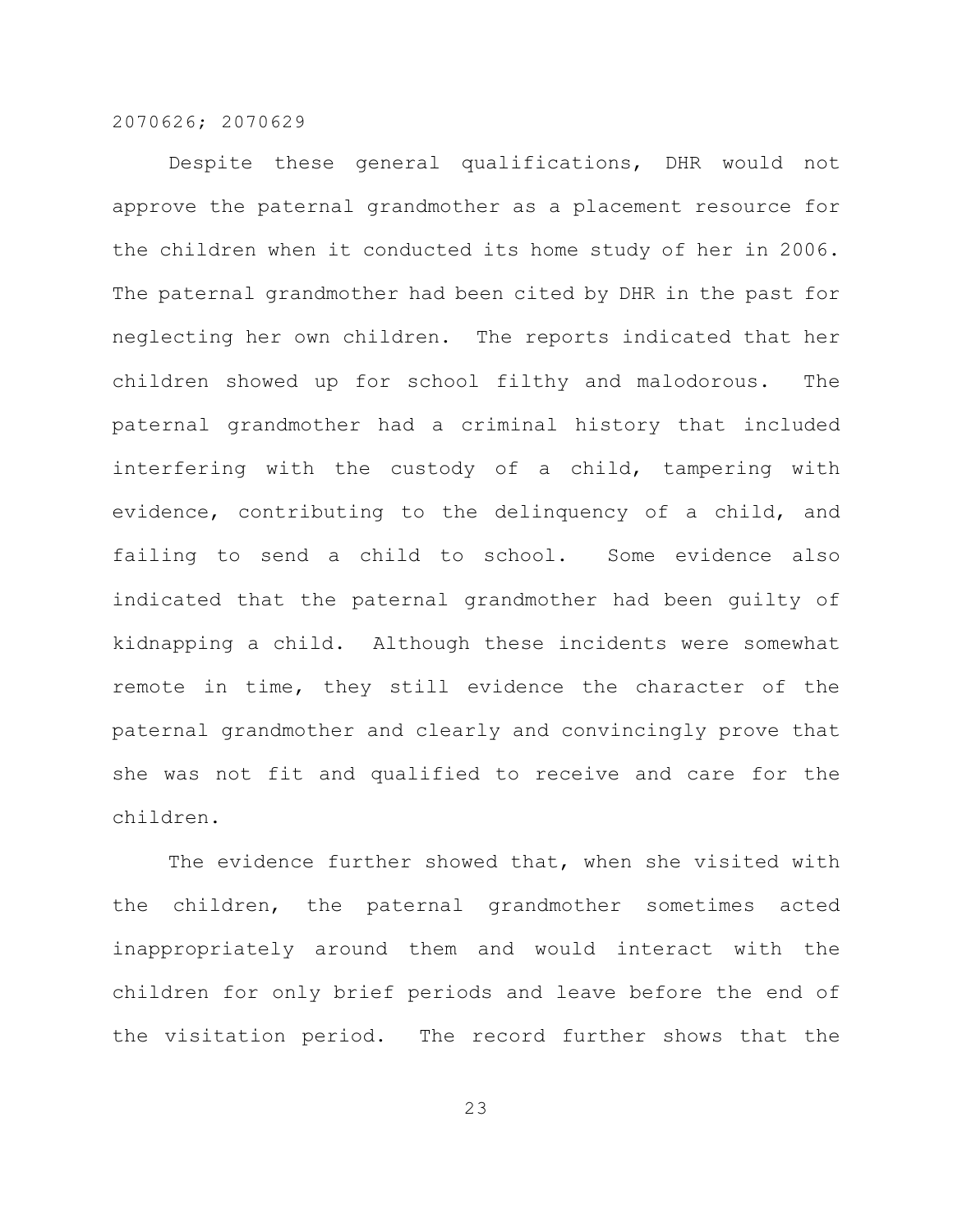paternal grandmother visited with the children less often as the case progressed. In addition, the paternal grandmother indicated that she would allow the father, whose parental rights have now been irrevocably terminated, to spend time with the children while in her care. When coupled with the other evidence regarding the paternal grandmother's unfitness, the juvenile court had before it more than ample evidence to conclude that awarding custody to the paternal grandmother would not be in the best interests of the children.

Finally, we reject the paternal grandmother's last argument that DHR failed to use reasonable efforts to place the children with her. By statute, DHR has a duty to use reasonable efforts "to place the child and to complete whatever steps are necessary to finalize the permanent placement of the child." Ala. Code 1975, § 12-15-65(m). However, DHR has no duty to make reasonable efforts to attempt to place children with an unfit relative; nor does DHR have a duty to provide services to a potential relative placement in order to improve that relative's qualifications to receive and care for the children, see J.B. v. Cleburne County Dep't of Human Res., [Ms. 2060709, March 21, 2008] So. 2d at .